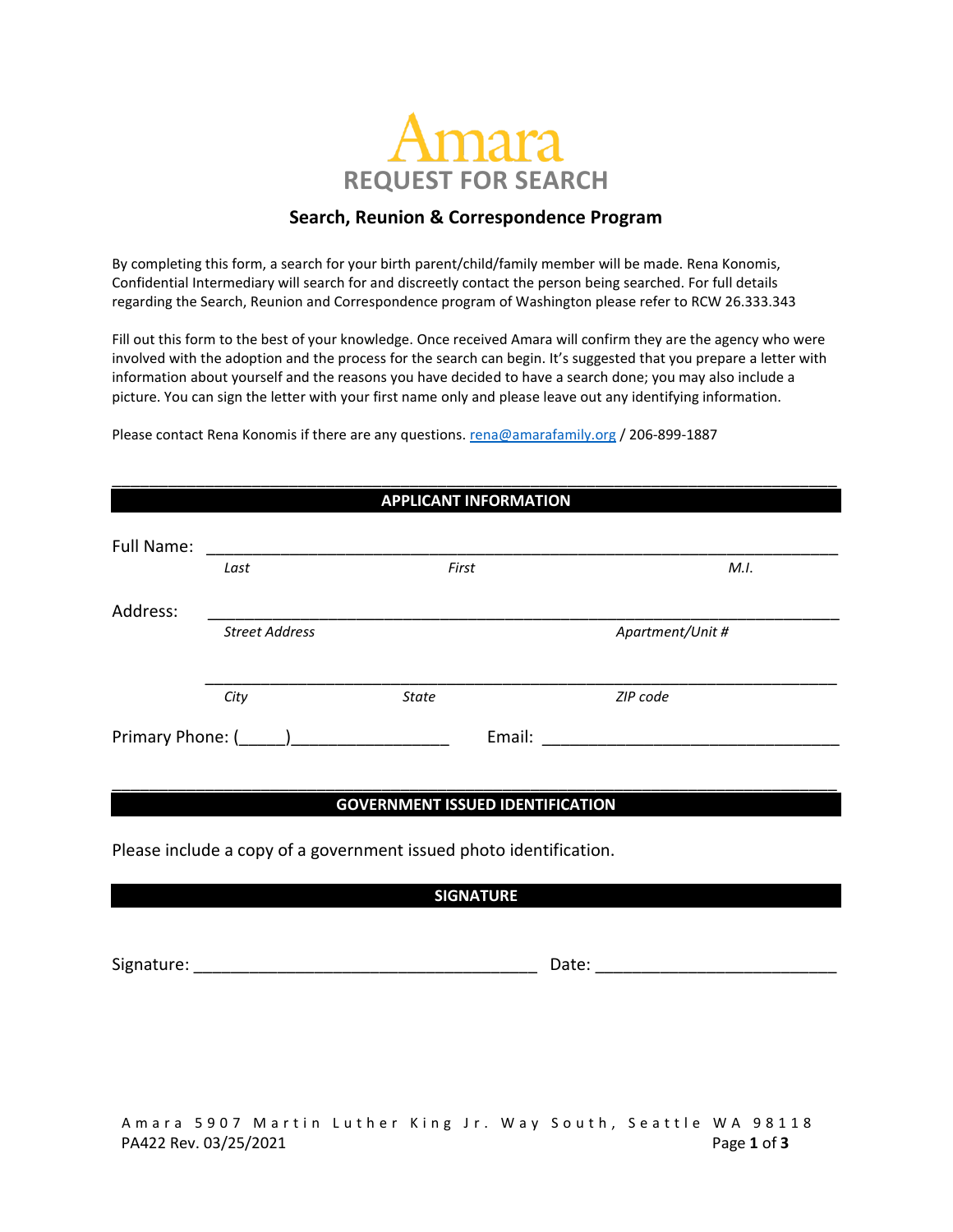## **SEARCH INFORMATION**

| Adoptive Parents Name(s):                                                                |            |                                                                                                                                                                                                                                |      |
|------------------------------------------------------------------------------------------|------------|--------------------------------------------------------------------------------------------------------------------------------------------------------------------------------------------------------------------------------|------|
|                                                                                          | Last       | First                                                                                                                                                                                                                          | M.I. |
|                                                                                          | Last       | First                                                                                                                                                                                                                          | M.I. |
| <b>Biological Parents Name(s):</b>                                                       |            |                                                                                                                                                                                                                                |      |
|                                                                                          | Last       | First                                                                                                                                                                                                                          | M.I. |
|                                                                                          | Last       | First                                                                                                                                                                                                                          | M.I. |
| Birth Mother's Date of Birth:                                                            | $\sqrt{2}$ |                                                                                                                                                                                                                                |      |
| Birth Father's Date of Birth: / /                                                        |            | Place of birth: The contract of the contract of the contract of the contract of the contract of the contract of the contract of the contract of the contract of the contract of the contract of the contract of the contract o |      |
|                                                                                          |            |                                                                                                                                                                                                                                |      |
|                                                                                          | Last       | First                                                                                                                                                                                                                          | M.I. |
| Adoptee's Date of Birth: $\frac{1}{2}$ / Place of birth:                                 |            |                                                                                                                                                                                                                                |      |
| Do you have your original birth certificate, if yes please include a copy                |            |                                                                                                                                                                                                                                |      |
|                                                                                          |            |                                                                                                                                                                                                                                |      |
|                                                                                          |            |                                                                                                                                                                                                                                |      |
| Do you have the adoption decree? #________________________, if yes please include a copy |            |                                                                                                                                                                                                                                |      |
| Do you have a copy of non-identifying information?                                       |            |                                                                                                                                                                                                                                |      |